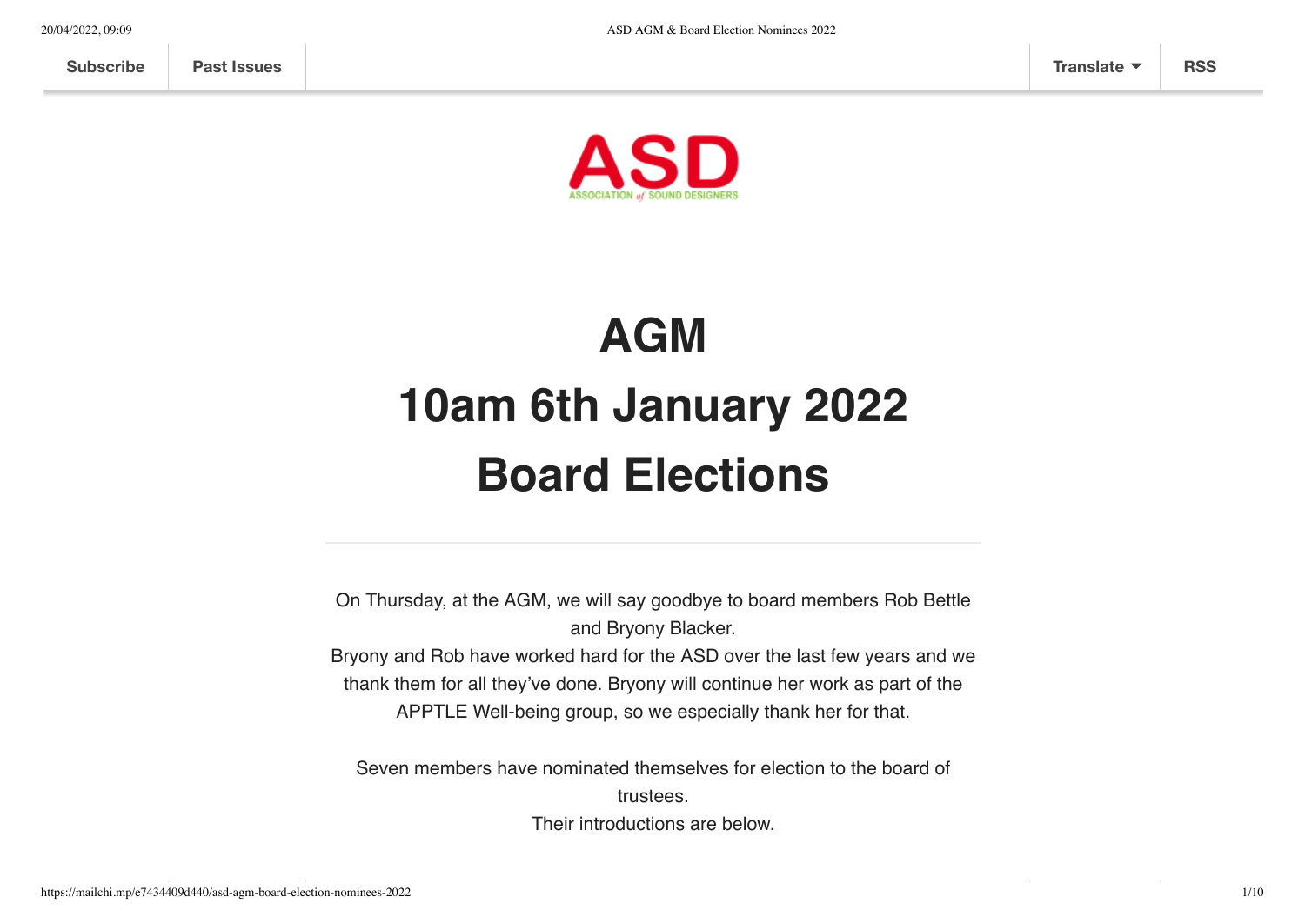A link to the voting form will be sent out on the morning of the 6th to all eligible members. Voting will close during the meeting and the results will be announced via Zoom and our social media outlets

If you don't know Adam, Chris, Jamie, Joseff, Keegan, Peter and Rosie, keep reading to find out a little more about them.



# **Hi, my name is Keegan Curran,**

I have been a sound engineer, production manager and sound designer for theatre shows,



## **Hi, my name is Jamie Ford,**

I'm a Sound Engineer working mainly in musical theatre! I'd love to join the board of the ASD as I'd feel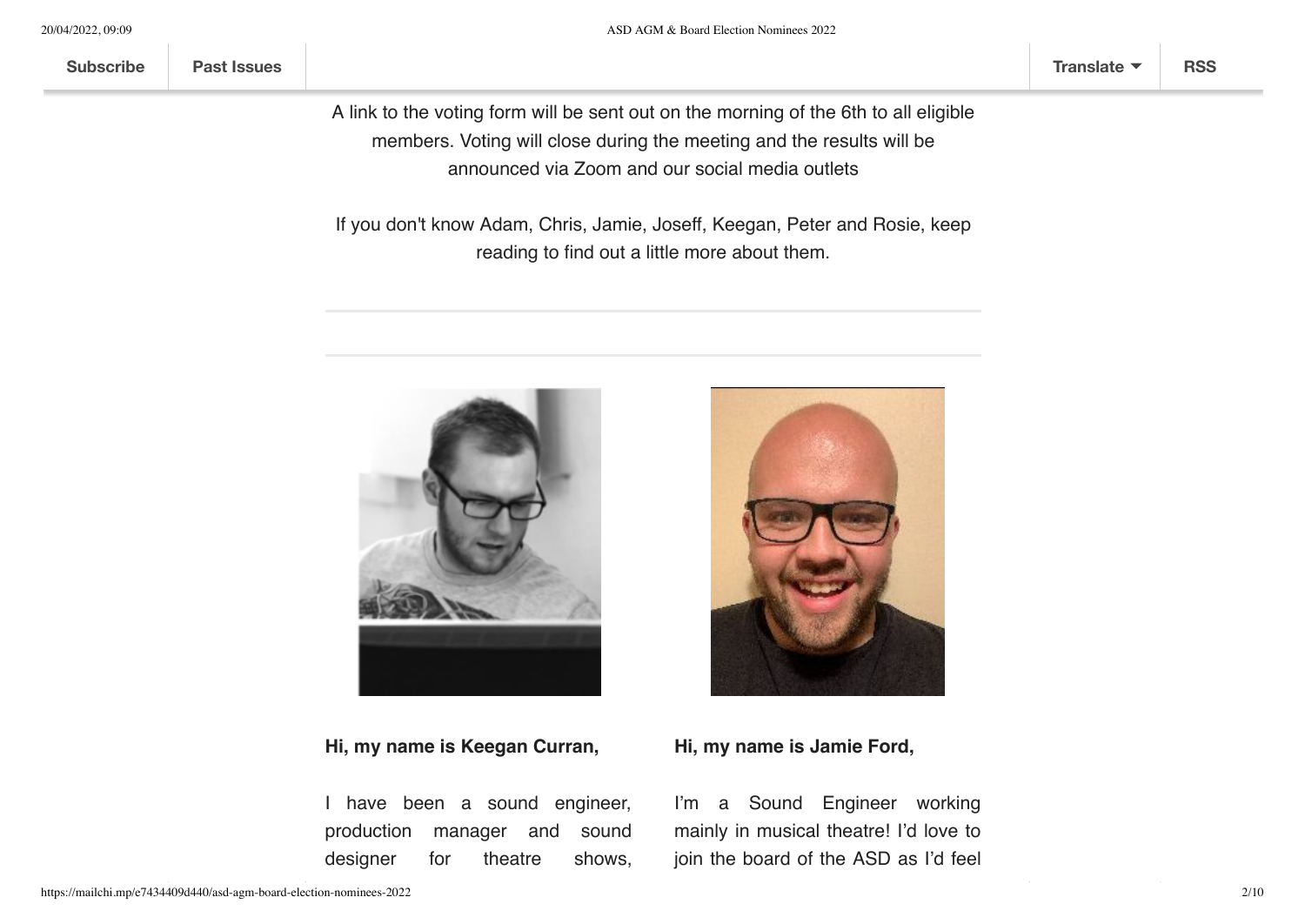am currently the Head of Sound Training at Mountview Drama school in Peckham. Since growing up in a working class family in the North West of England and engaging with youth work and outreach in my local area in the arts and technical theatre training, it has been a passion of mine to ensure equal opportunities for all within our industry, providing training, opportunities and support to all - regardless of background, socioeconomic upbringing, racial background or sexuality. I believe being a part of the board for the ASD, I can help facilitate this and support in whatever way I can. I believe my experience as an engineer, production manager and sound designer gives me a breadth of experience which allows me to relate with most positions within the sound department of theatres, rock and roll shows or corporate conferences.

roll shows for the last 10 years and

me with open arms when I first started being interested in a career in theatre sound. It would also be great to not only advance the work the ASD does with training the next generation but look into how the ASD can encourage people to enter this fantastic industry. We all know many fantastic sound people who haven't entered via the 'typical' routes and I think that's something we should actively encourage! I also feel I can be a voice for those in the association not permanently based in London, I'd love to explore a "Winter School North" and some socials for those not based in the capital!

to a group of people who welcomed who welcomed<br>Services who welcomed who welcomed who welcomed who welcomed who welcomed who welcomed who welcomed who welcom<br>Services who welcomed who welcomed who welcomed who welcomed who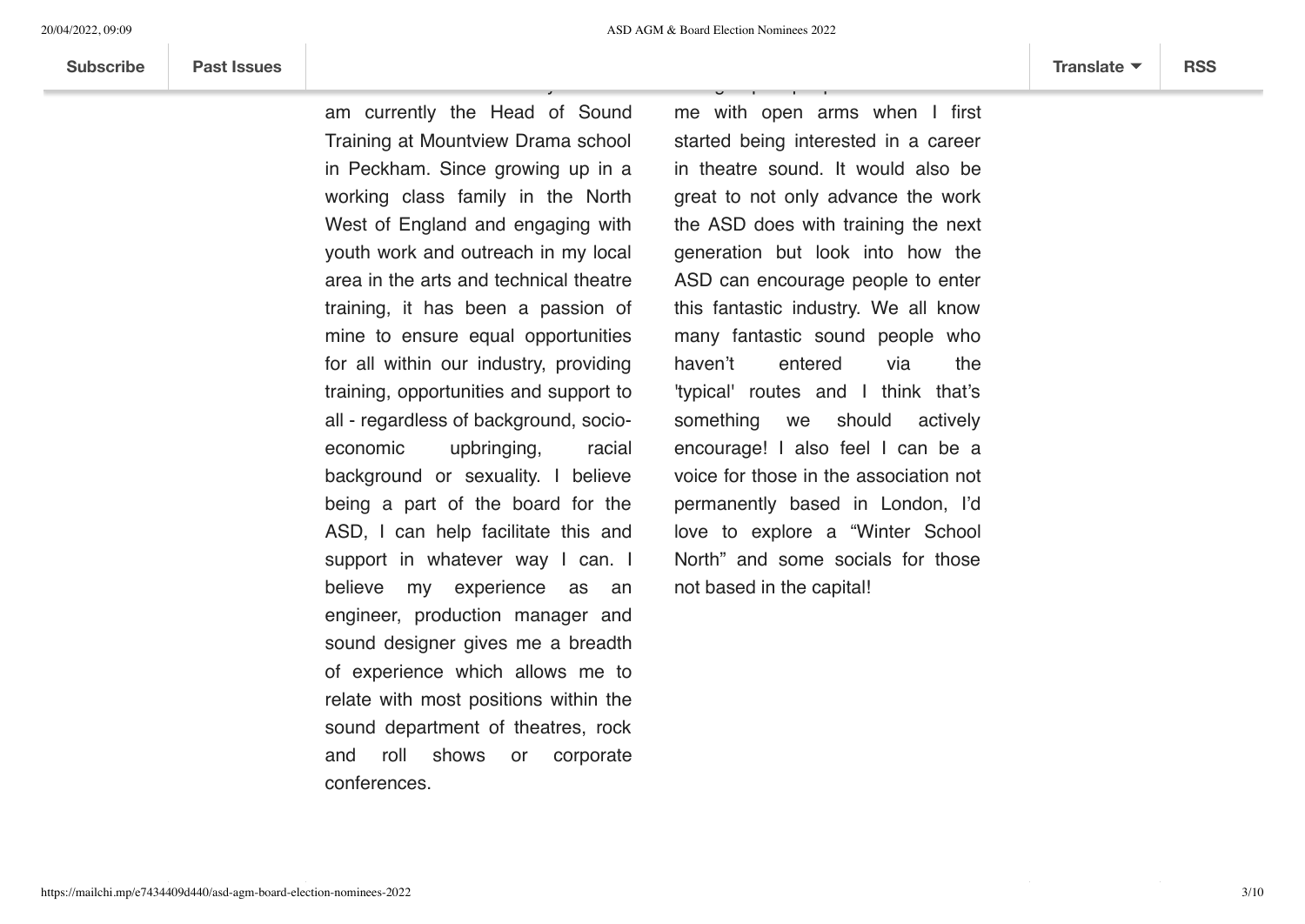

#### **Hi, my name is Joseff Harris,**

I work as a composer and sound designer across theatre, short films and audio. I'd class myself as an emerging creative with strong ambitions to move into bigger roles / large-scale-productions. I recognise this is really tough, especially right now, so as a board member I would want to prioritise opportunities for people in a similar position. We need creatives to feel secure and challenged in their work, feel like they are progressing and most importantly feel held and valued by organisations. I fear if we don't



#### **Hi, my name is Chris James,**

I will bring a point of view to the ASD that comes from someone who actively works in a variety of disciplines, musical operating, production sound, associate and sound designing. Each element of our field is important and I think it is vital we help the next generation of sound engineers and designers understand that relationship and how to design and work with a strong knowledge of every part of the sound industry we work in.

The majority of my design work is based in the North or the Midlands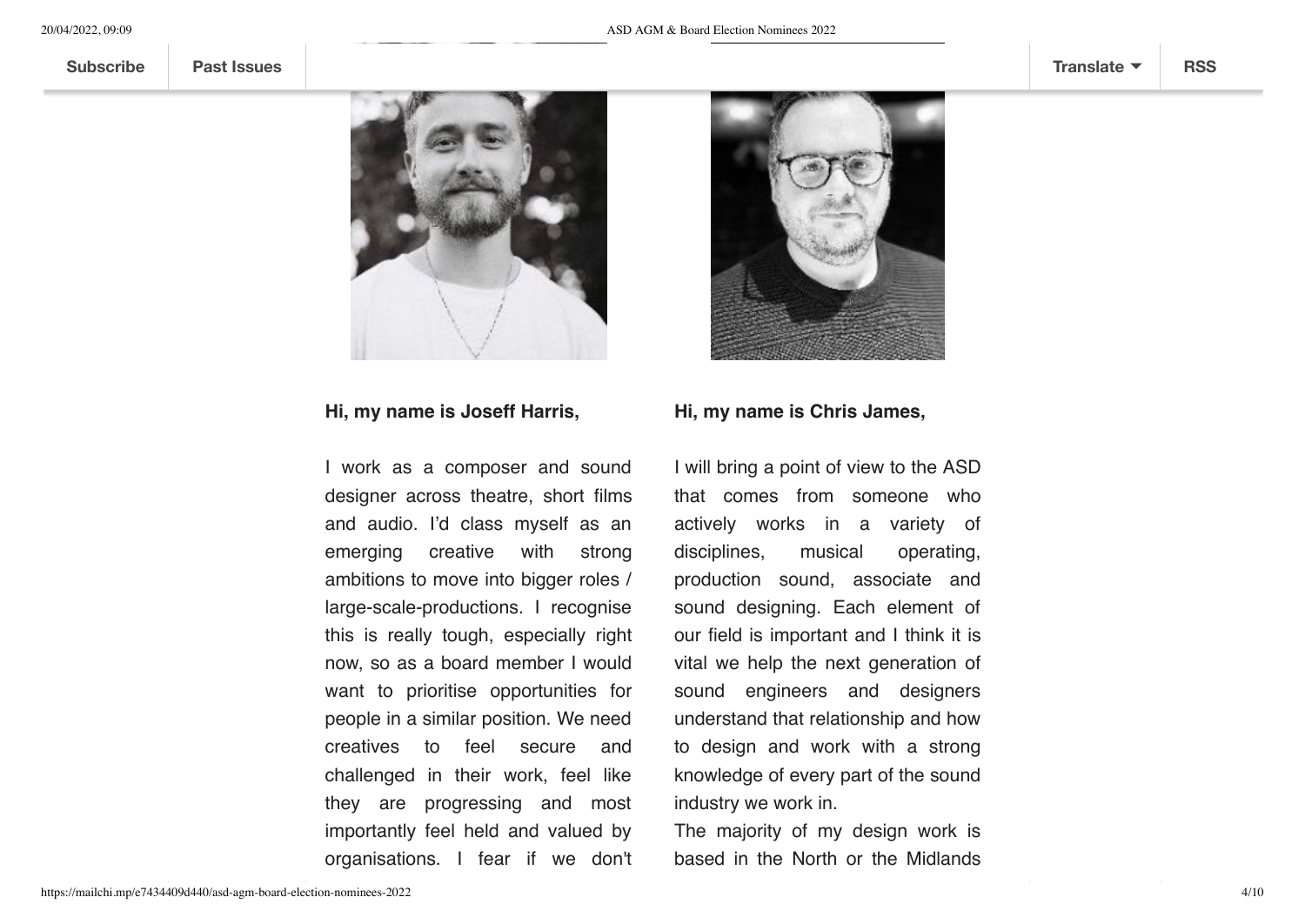voice from all parts of the UK.

on our industry.

I have strong connections to South-West arts venues and eclectic artists. I would dedicate my time as ASD board member to setting up a more obvious hub for composers and sound designers in the South-West, helping artists grow and embracing the importance of community.

.<br>factor lose them, causing impact impact impact impact impact in the second term of the second term in the seco

In summary, any well-represented board must be inclusive, diverse and an ideal picture of our industry. I would want to represent the creatives at a similar stage to me and help us uncover the path to find longevity and retention in this industry.

Thanks for taking the time to read! Joseff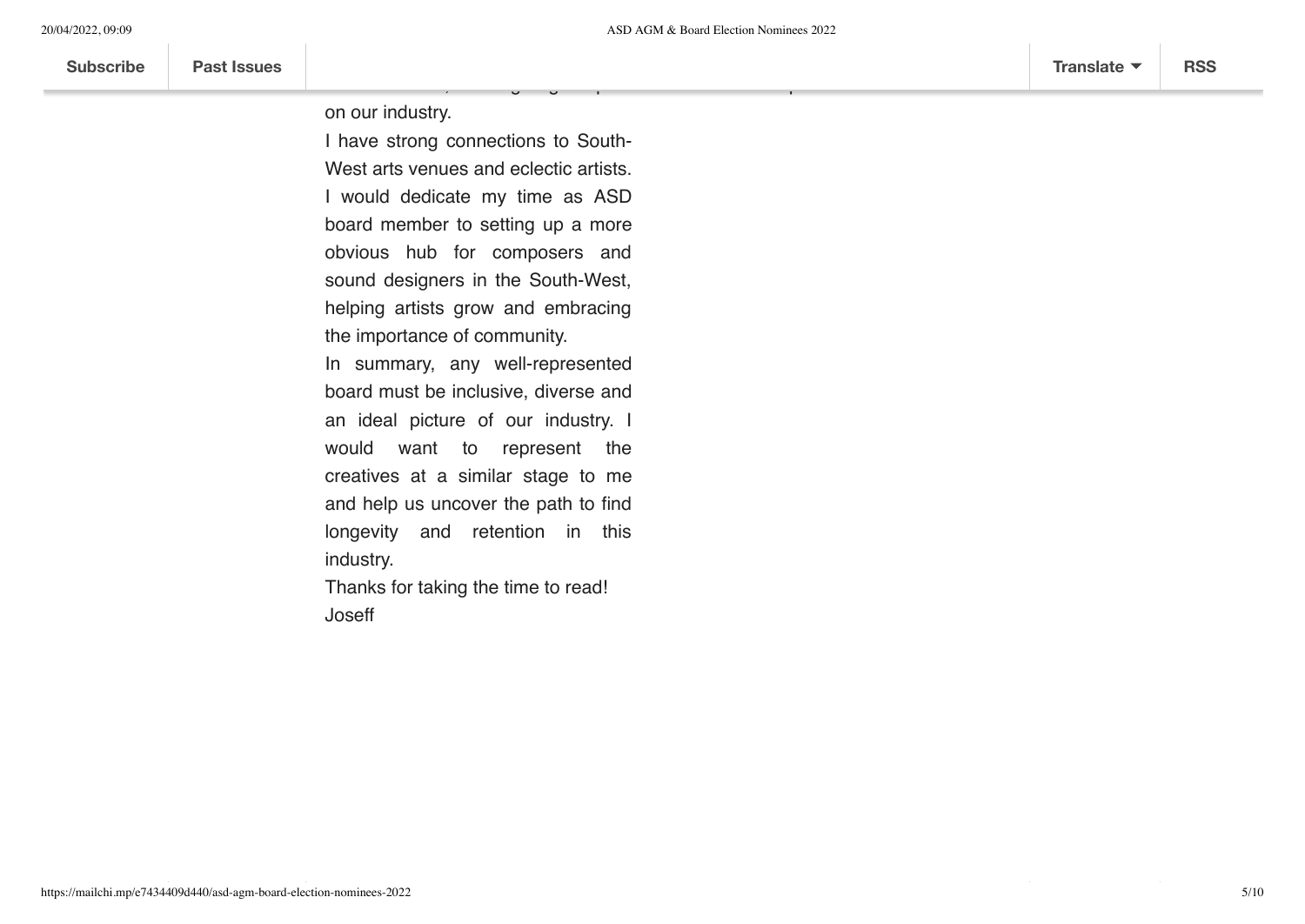

## **Hi, my name is Peter Rice,**

Both personally and professionally I would very much like to be part of the ASD board.

I feel well placed to offer valuable input to the board of the Association of Sound Designers at this time, based on my experience in many different areas within the industry. Some of the key roles I have held within my ongoing career include; Educator in Theatre Sound (currently), Sound Designer; Resident Head of Sound, Deputy Head of Sound and Senior Sound



# **Hi, my name is Rosie Stroud,**

I've been a Sound No.2/3 on various shows, touring and West End for around 8 years. I'm always talking about how we need more representation and opportunity for women and people of the global majority in Sound and that the way to go about that is by starting at the bottom with education in schools and creating opportunities for young people who may not have thought a career in Sound was accessible to them. I think being part of the ASD will give me more opportunity to put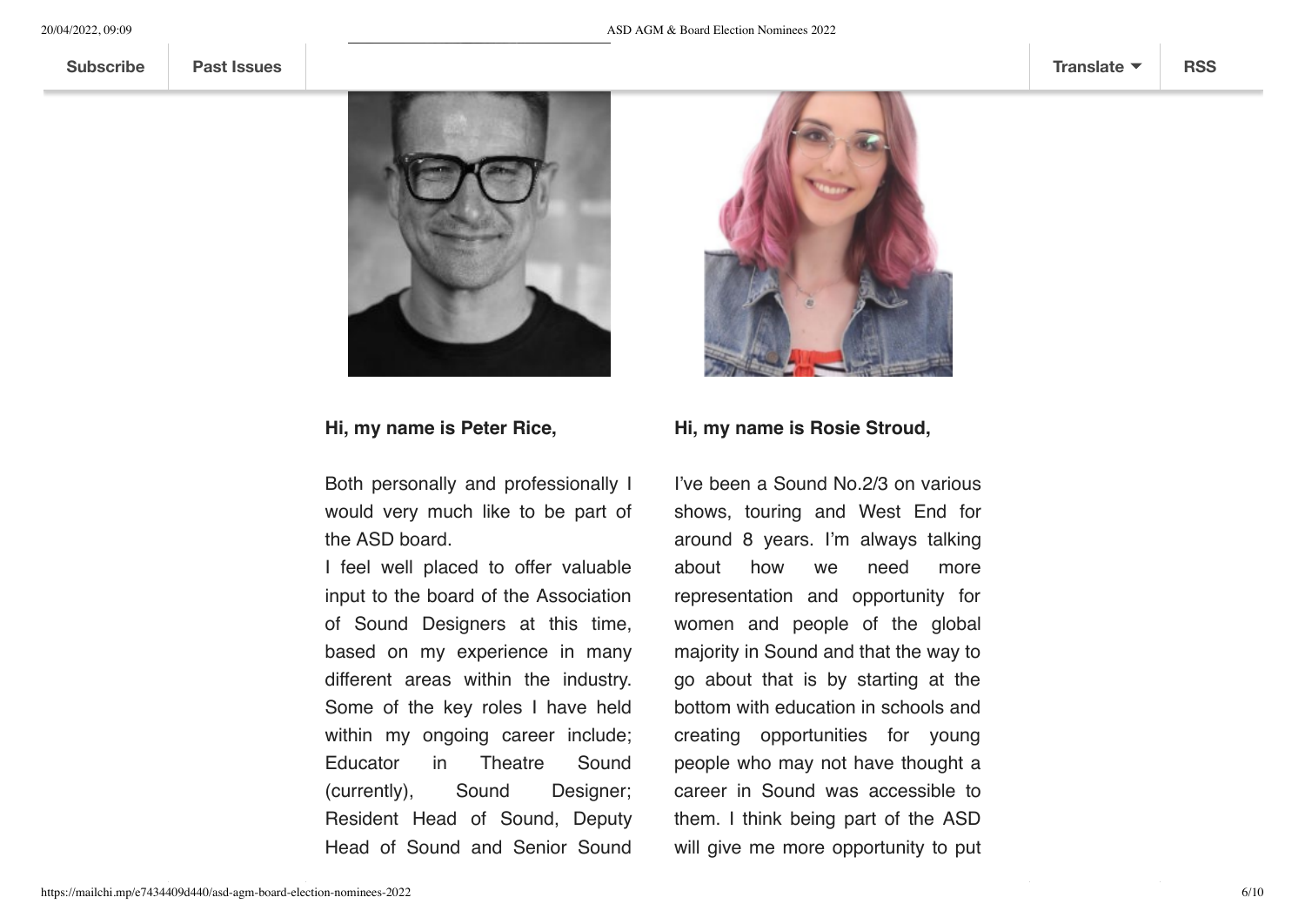In addition to my practical experience, I was also part of the founding committee of Stage Sight and have convened the Association of Sound Designers Educators Group to further the discussion around eduction of those in our sector. This pursuit demonstrated my commitment to the next generation of artists in our field, and to creating space for those both in and delivering Sound Education.

Engineer and Operator.

It would be an honour to serve my time on the board of the Association of Sound Designers.

a bright future for our industry. Having led workshops on theatre sound for teenagers and radio mic fitting and running workshops in drama schools, I can see the benefit of events like this not only for the young people but also for the industry. Aside from my passion for education, I love touring theatre, and would love to represent that side of things. The online accessibility for meetings and gatherings has been amazing during the pandemic and I'd like to see that continuing to keep things accessible for touring folk. I love the ASD, I've found the sense of community invaluable, especially during the last couple of years and I'd love to be part of it. And if it sways you at all, I throw a damn good party!

organising events and helping create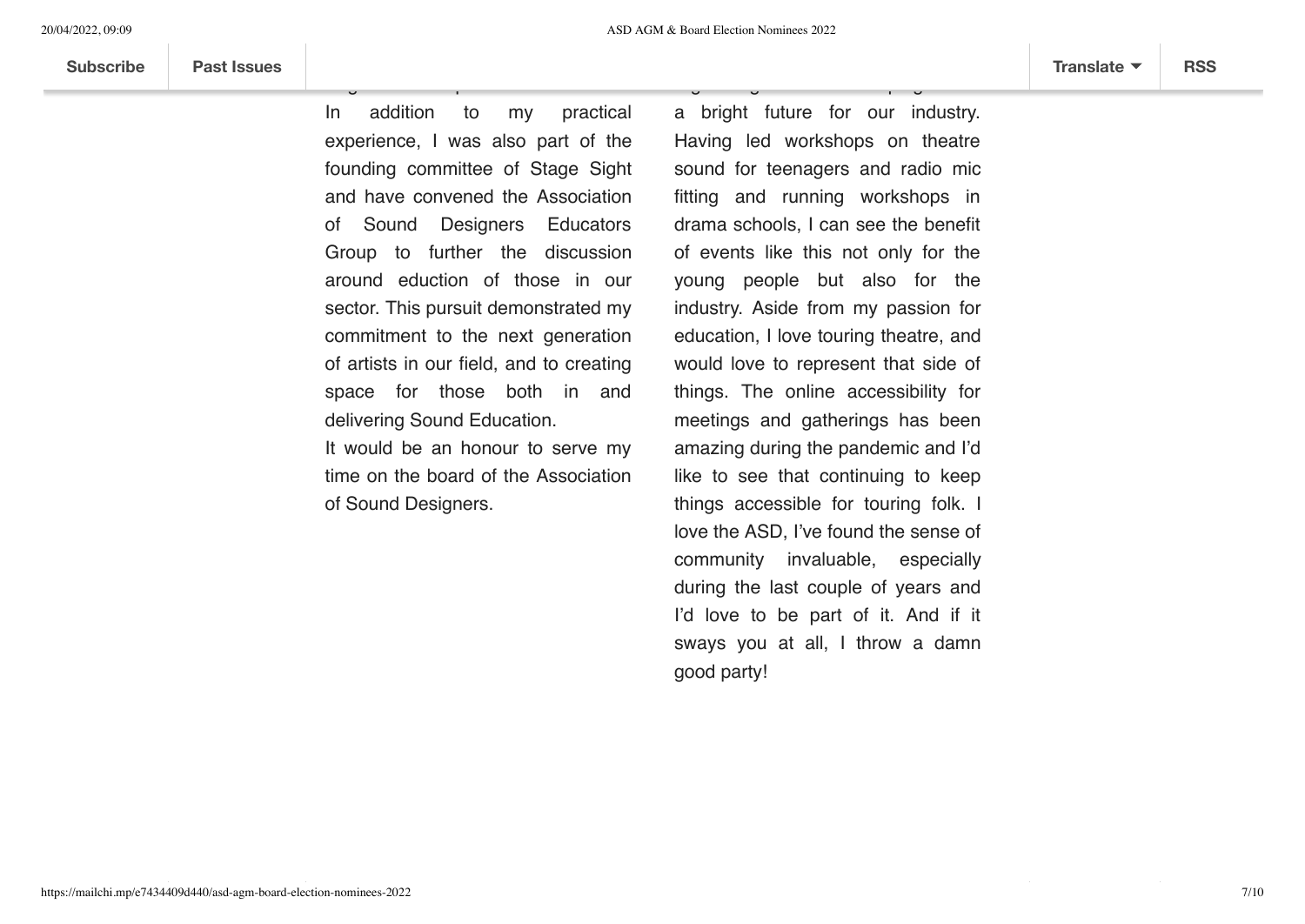

## **Hi, my name is Adam Taylor.**

I am a Freelance Sound Designer and Operator within the Live Event and Corporate Event industries, having previously been an operator in the West End for 10 years.

As a member of the ASD I've been proud to be part of and actively encourage a community of sound professionals passionate about their craft, who have come together to support each other, and of an association that has been tremendous in supporting it's members. I would love to use my skills to help develop this community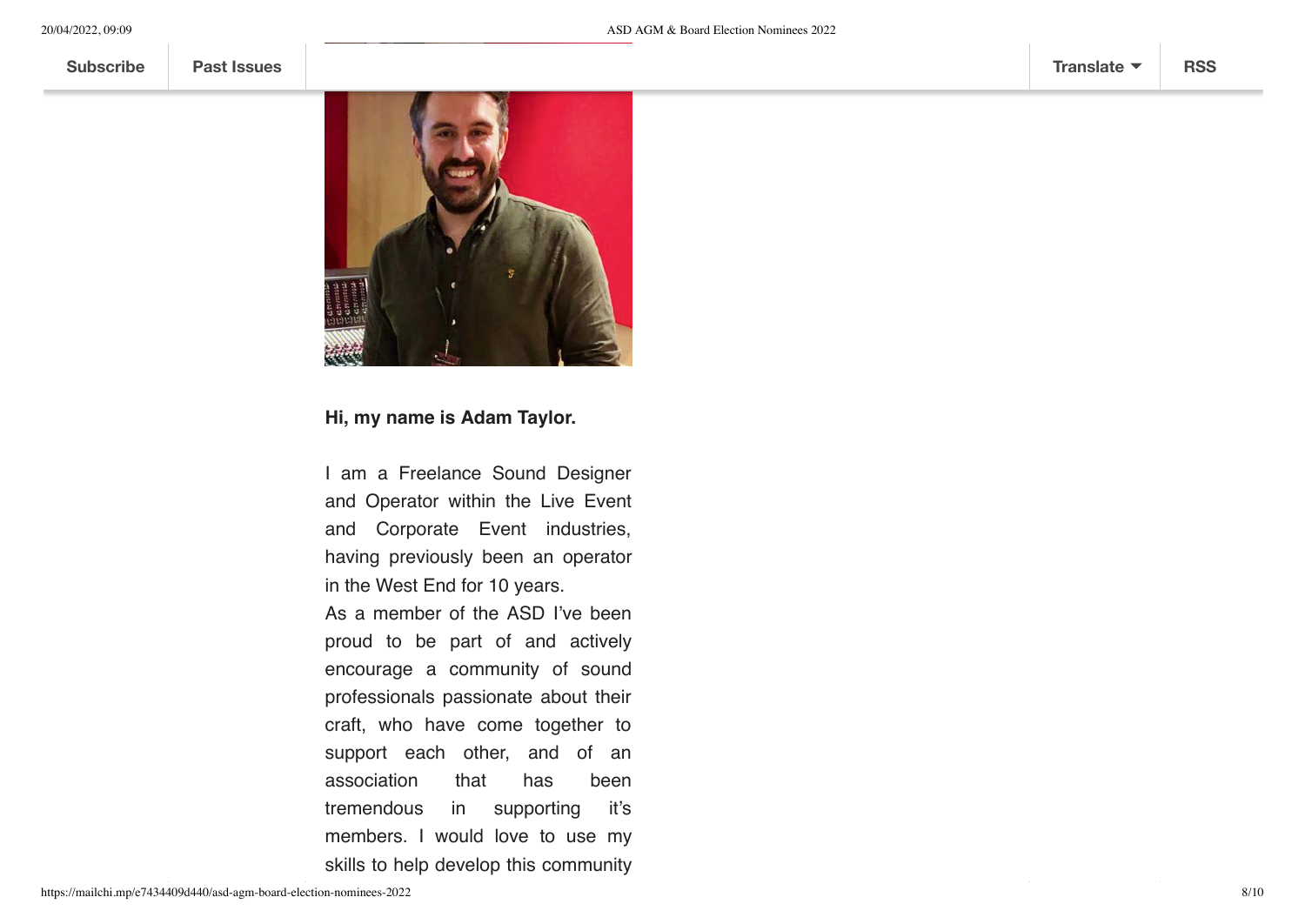times.

In January 2022 I complete my Mental Health First Aid certification, and I am keen to use this invaluable knowledge to benefit the association and its members.

these exceptional and uncertain

I am motivated and inspired to help shape and mould the future of the sound world, and would be grateful and excited for the opportunity to join the board.



*Copyright © 2021 Association of Sound Designers, All rights reserved.* If you are receiving this email because you are a member of the Association of Sound Designers or have signed up for this newsletter.

> **Our mailing address is:** Association of Sound Designers Surrey, England GU22 7DB United Kingdom